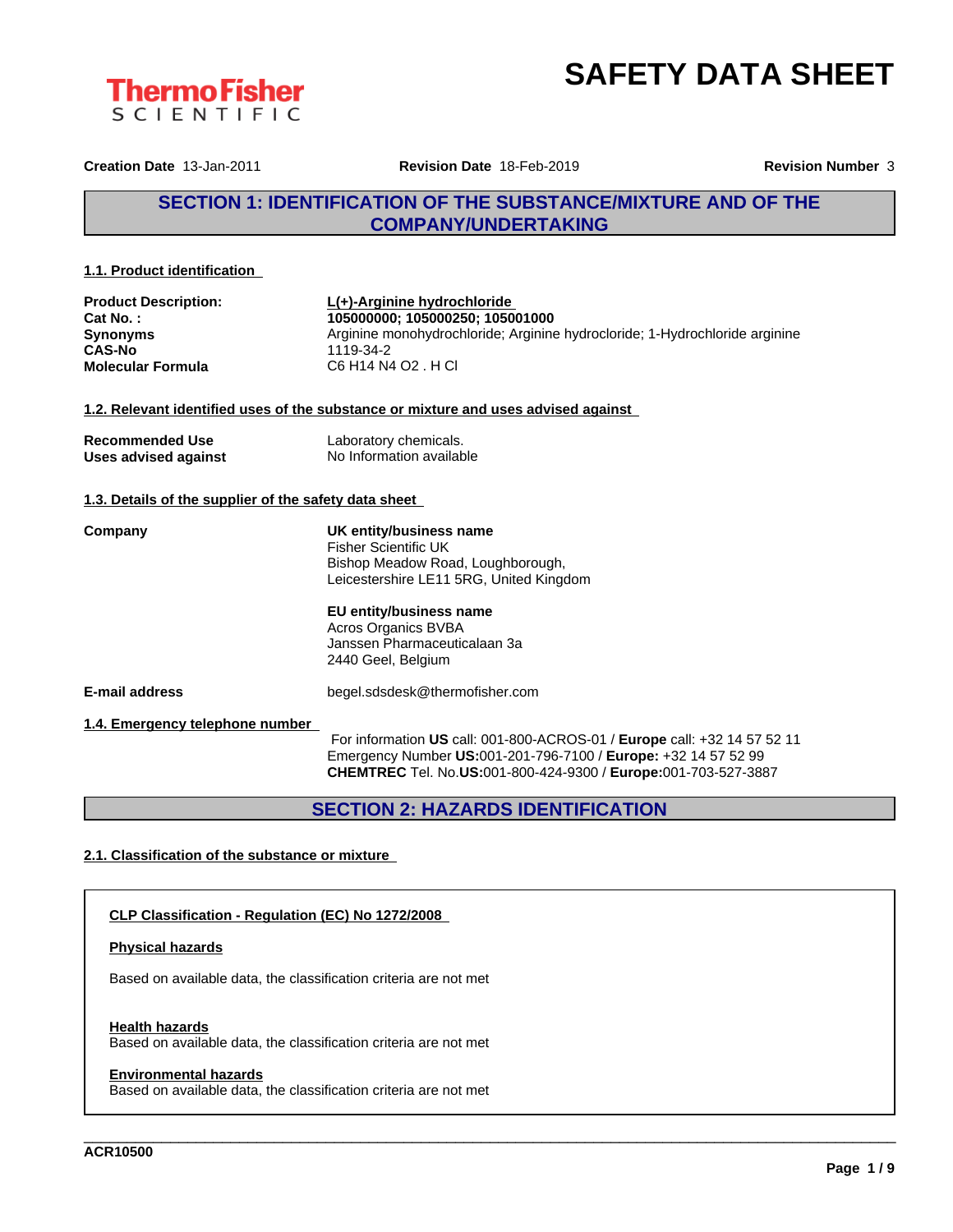$\_$  ,  $\_$  ,  $\_$  ,  $\_$  ,  $\_$  ,  $\_$  ,  $\_$  ,  $\_$  ,  $\_$  ,  $\_$  ,  $\_$  ,  $\_$  ,  $\_$  ,  $\_$  ,  $\_$  ,  $\_$  ,  $\_$  ,  $\_$  ,  $\_$  ,  $\_$  ,  $\_$  ,  $\_$  ,  $\_$  ,  $\_$  ,  $\_$  ,  $\_$  ,  $\_$  ,  $\_$  ,  $\_$  ,  $\_$  ,  $\_$  ,  $\_$  ,  $\_$  ,  $\_$  ,  $\_$  ,  $\_$  ,  $\_$  ,

#### **2.2. Label elements**

**Hazard Statements**

#### **Precautionary Statements**

#### **2.3. Other hazards**

No information available

# **SECTION 3: COMPOSITION/INFORMATION ON INGREDIENTS**

#### **3.1. Substances**

| Component      | <b>CAS-No</b> | EC-No.            | Weight % | CLP Classification - Regulation (EC) No<br>1272/2008 |
|----------------|---------------|-------------------|----------|------------------------------------------------------|
| L-Arainine HCl | 1119-34-2     | EEC No. 214-275-1 | >95      |                                                      |

*Full text of Hazard Statements: see section 16*

## **SECTION 4: FIRST AID MEASURES**

#### **4.1. Description of first aid measures**

| <b>Eye Contact</b>                                               | Rinse immediately with plenty of water, also under the eyelids, for at least 15 minutes. Get<br>medical attention.        |  |
|------------------------------------------------------------------|---------------------------------------------------------------------------------------------------------------------------|--|
| <b>Skin Contact</b>                                              | Wash off immediately with plenty of water for at least 15 minutes. Get medical attention if<br>symptoms occur.            |  |
| <b>Ingestion</b>                                                 | Do not induce vomiting. Rinse mouth. Obtain medical attention.                                                            |  |
| <b>Inhalation</b>                                                | Move to fresh air. If not breathing, give artificial respiration. Get medical attention<br>immediately if symptoms occur. |  |
| Self-Protection of the First Aider                               | No special precautions required.                                                                                          |  |
| 4.2. Most important symptoms and effects, both acute and delayed |                                                                                                                           |  |

No information available.

#### **4.3. Indication of any immediate medical attention and special treatment needed**

**Notes to Physician** Treat symptomatically.

# **SECTION 5: FIREFIGHTING MEASURES**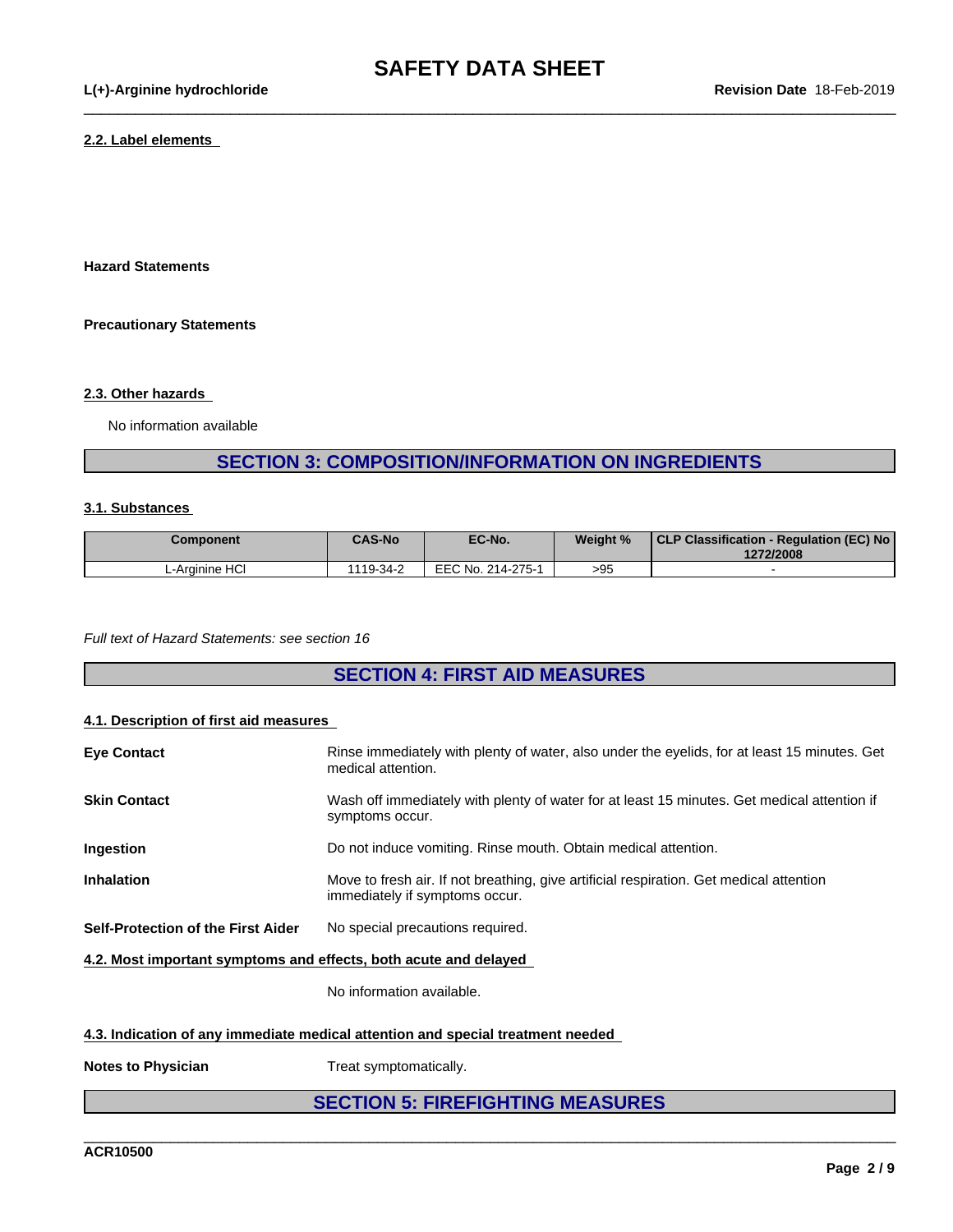$\_$  ,  $\_$  ,  $\_$  ,  $\_$  ,  $\_$  ,  $\_$  ,  $\_$  ,  $\_$  ,  $\_$  ,  $\_$  ,  $\_$  ,  $\_$  ,  $\_$  ,  $\_$  ,  $\_$  ,  $\_$  ,  $\_$  ,  $\_$  ,  $\_$  ,  $\_$  ,  $\_$  ,  $\_$  ,  $\_$  ,  $\_$  ,  $\_$  ,  $\_$  ,  $\_$  ,  $\_$  ,  $\_$  ,  $\_$  ,  $\_$  ,  $\_$  ,  $\_$  ,  $\_$  ,  $\_$  ,  $\_$  ,  $\_$  ,

#### **L(+)-Arginine hydrochloride Revision Date** 18-Feb-2019

#### **5.1. Extinguishing media**

#### **Suitable Extinguishing Media**

Use water spray, alcohol-resistant foam, dry chemical or carbon dioxide.

**Extinguishing media which must not be used for safety reasons** No information available.

#### **5.2. Special hazards arising from the substance or mixture**

Thermal decomposition can lead to release of irritating gases and vapors.

#### **Hazardous Combustion Products**

Carbon monoxide (CO), Carbon dioxide (CO2).

#### **5.3. Advice for firefighters**

As in any fire, wear self-contained breathing apparatus pressure-demand, MSHA/NIOSH (approved or equivalent) and full protective gear.

## **SECTION 6: ACCIDENTAL RELEASE MEASURES**

#### **6.1. Personal precautions, protective equipment and emergency procedures**

Ensure adequate ventilation. Use personal protective equipment. Avoid dust formation.

#### **6.2. Environmental precautions**

Should not be released into the environment.

#### **6.3. Methods and material for containment and cleaning up**

Sweep up or vacuum up spillage and collect in suitable container for disposal. Avoid dust formation.

#### **6.4. Reference to other sections**

Refer to protective measures listed in Sections 8 and 13.

## **SECTION 7: HANDLING AND STORAGE**

#### **7.1. Precautions for safe handling**

Wear personal protective equipment. Ensure adequate ventilation. Avoid contact with skin, eyes and clothing. Avoid ingestion and inhalation. Avoid dust formation. Minimize dust generation and accumulation. Wash hands before breaks and immediately after handling the product.

#### **Hygiene Measures**

Handle in accordance with good industrial hygiene and safety practice. Keep away from food, drink and animal feeding stuffs. Do not eat, drink or smoke when using this product. Remove and wash contaminated clothing before re-use. Wash hands before breaks and at the end of workday.

\_\_\_\_\_\_\_\_\_\_\_\_\_\_\_\_\_\_\_\_\_\_\_\_\_\_\_\_\_\_\_\_\_\_\_\_\_\_\_\_\_\_\_\_\_\_\_\_\_\_\_\_\_\_\_\_\_\_\_\_\_\_\_\_\_\_\_\_\_\_\_\_\_\_\_\_\_\_\_\_\_\_\_\_\_\_\_\_\_\_\_\_\_\_

#### **7.2. Conditions for safe storage, including any incompatibilities**

Keep containers tightly closed in a dry, cool and well-ventilated place.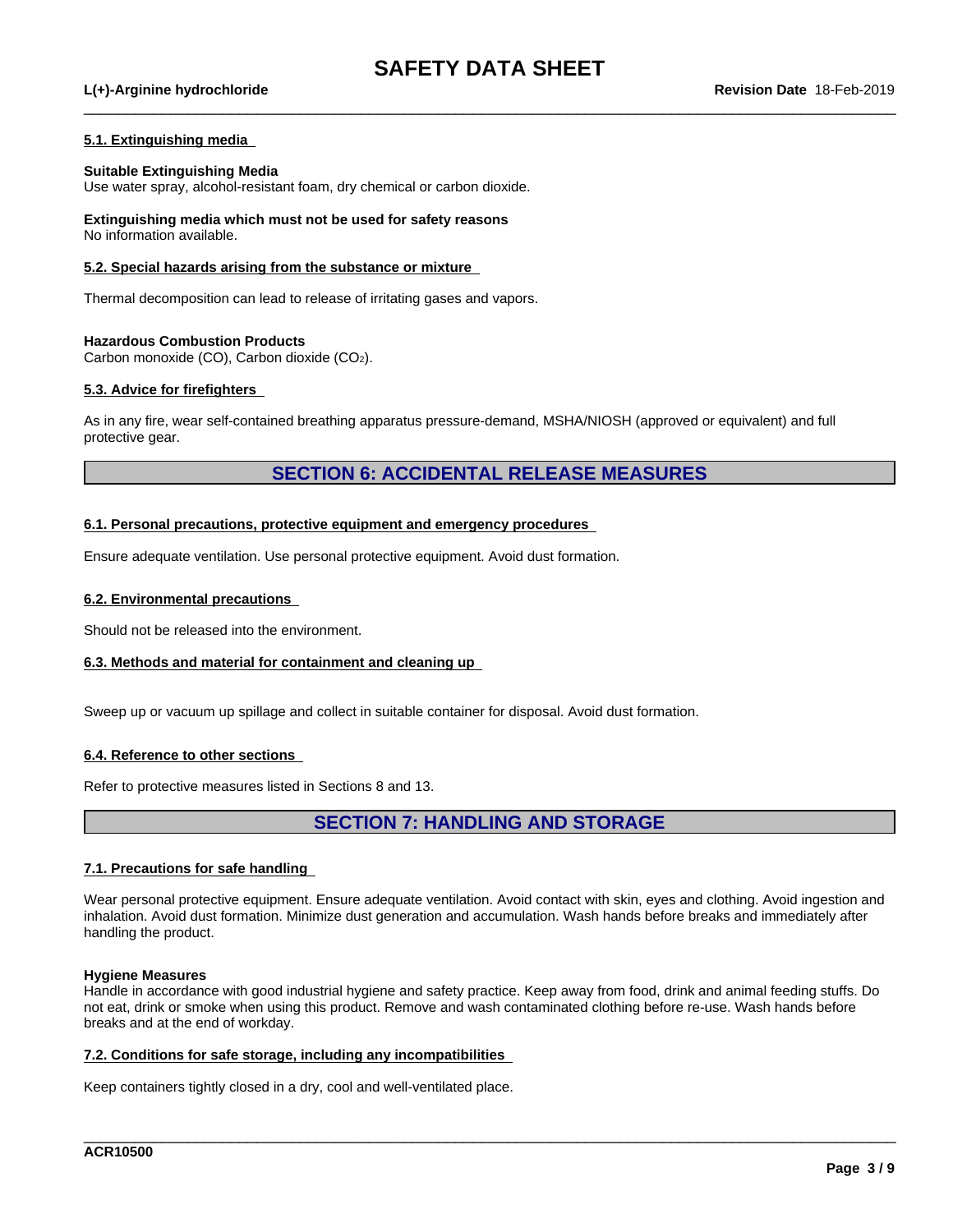$\_$  ,  $\_$  ,  $\_$  ,  $\_$  ,  $\_$  ,  $\_$  ,  $\_$  ,  $\_$  ,  $\_$  ,  $\_$  ,  $\_$  ,  $\_$  ,  $\_$  ,  $\_$  ,  $\_$  ,  $\_$  ,  $\_$  ,  $\_$  ,  $\_$  ,  $\_$  ,  $\_$  ,  $\_$  ,  $\_$  ,  $\_$  ,  $\_$  ,  $\_$  ,  $\_$  ,  $\_$  ,  $\_$  ,  $\_$  ,  $\_$  ,  $\_$  ,  $\_$  ,  $\_$  ,  $\_$  ,  $\_$  ,  $\_$  ,

#### **L(+)-Arginine hydrochloride Revision Date** 18-Feb-2019

#### **7.3. Specific end use(s)**

Use in laboratories

## **SECTION 8: EXPOSURE CONTROLS/PERSONAL PROTECTION**

#### **8.1. Control parameters**

#### **Exposure limits**

This product, as supplied, does not contain any hazardous materials with occupational exposure limits established by the region specific regulatory bodies

#### **Biological limit values**

This product, as supplied, does not contain any hazardous materials with biological limits established by the region specific regulatory bodies

#### **Monitoring methods**

BS EN 14042:2003 Title Identifier: Workplace atmospheres. Guide for the application and use of procedures for the assessment of exposure to chemical and biological agents.

MDHS14/3 General methods for sampling and gravimetric analysis of respirable and inhalable dust

#### **Derived No Effect Level (DNEL)** No information available

| <b>Route of exposure</b> | Acute effects (local) | <b>Acute effects</b><br>(systemic) | <b>Chronic effects</b><br>(local) | <b>Chronic effects</b><br>(systemic) |
|--------------------------|-----------------------|------------------------------------|-----------------------------------|--------------------------------------|
| Oral                     |                       |                                    |                                   |                                      |
| <b>Dermal</b>            |                       |                                    |                                   |                                      |
| <b>Inhalation</b>        |                       |                                    |                                   |                                      |

#### **Predicted No Effect Concentration** No information available. **(PNEC)**

#### **8.2. Exposure controls**

#### **Engineering Measures**

None under normal use conditions.

#### **Personal protective equipment**

**Eye Protection** Safety glasses with side-shields (European standard - EN 166)

Hand Protection **Protective gloves** 

| Breakthrough time Glove thickness<br><b>EU standard</b><br><b>Glove material</b><br><b>Glove comments</b><br>(minimum requirement)<br>Nitrile rubber<br>EN 374<br>See manufacturers<br>recommendations<br>Neoprene<br>Natural rubber<br><b>PVC</b> |
|----------------------------------------------------------------------------------------------------------------------------------------------------------------------------------------------------------------------------------------------------|
|----------------------------------------------------------------------------------------------------------------------------------------------------------------------------------------------------------------------------------------------------|

**Skin and body protection** Wear appropriate protective gloves and clothing to prevent skin exposure

\_\_\_\_\_\_\_\_\_\_\_\_\_\_\_\_\_\_\_\_\_\_\_\_\_\_\_\_\_\_\_\_\_\_\_\_\_\_\_\_\_\_\_\_\_\_\_\_\_\_\_\_\_\_\_\_\_\_\_\_\_\_\_\_\_\_\_\_\_\_\_\_\_\_\_\_\_\_\_\_\_\_\_\_\_\_\_\_\_\_\_\_\_\_

Inspect gloves before use.

Please observe the instructions regarding permeability and breakthrough time which are provided by the supplier of the gloves. (Refer to manufacturer/supplier for information)

Ensure gloves are suitable for the task: Chemical compatability, Dexterity, Operational conditions, User susceptibility, e.g. sensitisation effects, also take into consideration the specific local conditions under which the product is used, such as the danger of cuts, abrasion.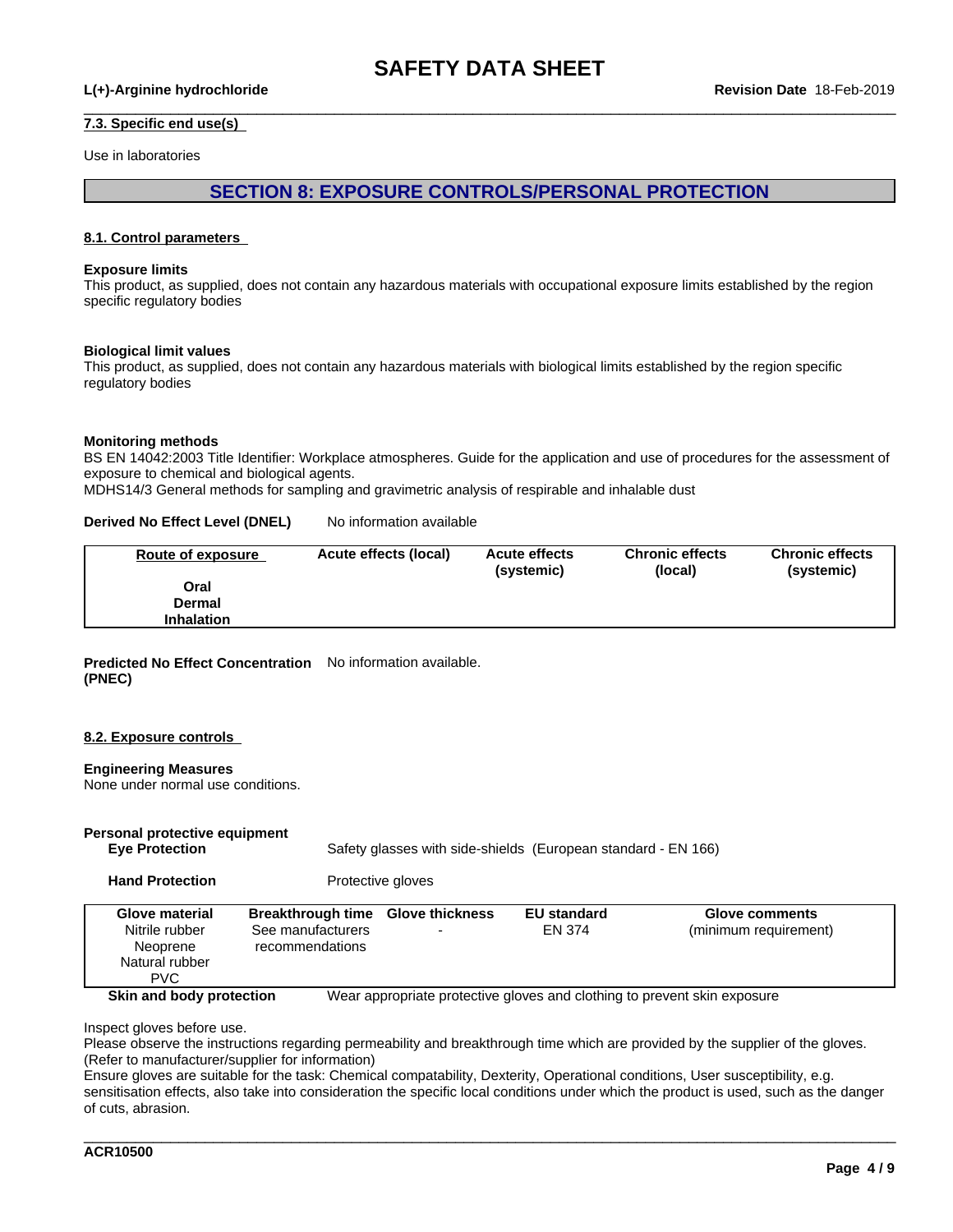$\_$  ,  $\_$  ,  $\_$  ,  $\_$  ,  $\_$  ,  $\_$  ,  $\_$  ,  $\_$  ,  $\_$  ,  $\_$  ,  $\_$  ,  $\_$  ,  $\_$  ,  $\_$  ,  $\_$  ,  $\_$  ,  $\_$  ,  $\_$  ,  $\_$  ,  $\_$  ,  $\_$  ,  $\_$  ,  $\_$  ,  $\_$  ,  $\_$  ,  $\_$  ,  $\_$  ,  $\_$  ,  $\_$  ,  $\_$  ,  $\_$  ,  $\_$  ,  $\_$  ,  $\_$  ,  $\_$  ,  $\_$  ,  $\_$  ,

#### **L(+)-Arginine hydrochloride Revision Date** 18-Feb-2019

Remove gloves with care avoiding skin contamination.

| <b>Respiratory Protection</b> | No protective equipment is needed under normal use conditions.                                                                                                                                            |
|-------------------------------|-----------------------------------------------------------------------------------------------------------------------------------------------------------------------------------------------------------|
| Large scale/emergency use     | Use a NIOSH/MSHA or European Standard EN 136 approved respirator if exposure limits<br>are exceeded or if irritation or other symptoms are experienced<br><b>Recommended Filter type: Particle filter</b> |
| Small scale/Laboratory use    | Maintain adequate ventilation                                                                                                                                                                             |
|                               |                                                                                                                                                                                                           |

**Environmental exposure controls** No information available.

# **SECTION 9: PHYSICAL AND CHEMICAL PROPERTIES**

#### **9.1. Information on basic physical and chemical properties**

| Appearance<br><b>Physical State</b>            | White<br>Solid                                |                                          |
|------------------------------------------------|-----------------------------------------------|------------------------------------------|
| Odor<br><b>Odor Threshold</b>                  | No information available<br>No data available |                                          |
| рH                                             | $4.7 - 6.2$                                   |                                          |
| <b>Melting Point/Range</b>                     | 226 °C / 438.8 °F                             |                                          |
| <b>Softening Point</b>                         | No data available                             |                                          |
| <b>Boiling Point/Range</b>                     | No information available                      |                                          |
| <b>Flash Point</b>                             | No information available                      | <b>Method -</b> No information available |
| <b>Evaporation Rate</b>                        | Not applicable                                | Solid                                    |
| <b>Flammability (solid,gas)</b>                | No information available                      |                                          |
| <b>Explosion Limits</b>                        | No data available                             |                                          |
| <b>Vapor Pressure</b>                          | No data available                             |                                          |
| <b>Vapor Density</b>                           | Not applicable                                | Solid                                    |
| Specific Gravity / Density                     | No data available                             |                                          |
| <b>Bulk Density</b>                            | No data available                             |                                          |
| <b>Water Solubility</b>                        | 75.1 g/100g (20°C)                            |                                          |
| Solubility in other solvents                   | No information available                      |                                          |
| <b>Partition Coefficient (n-octanol/water)</b> |                                               |                                          |
| <b>Autoignition Temperature</b>                | No data available                             |                                          |
| <b>Decomposition Temperature</b>               | No data available                             |                                          |
| <b>Viscosity</b>                               | Not applicable                                | Solid                                    |
| <b>Explosive Properties</b>                    | No information available                      |                                          |
| <b>Oxidizing Properties</b>                    | No information available                      |                                          |
| 9.2 Other information                          |                                               |                                          |

**9.2. Other information**

**Molecular Formula** C6 H14 N4 O2 . H Cl<br>**Molecular Weight** 210.67 **Molecular Weight** 

# **SECTION 10: STABILITY AND REACTIVITY**

| 10.1. Reactivity         | None known, based on information available |
|--------------------------|--------------------------------------------|
| 10.2. Chemical stability | Stable under normal conditions.            |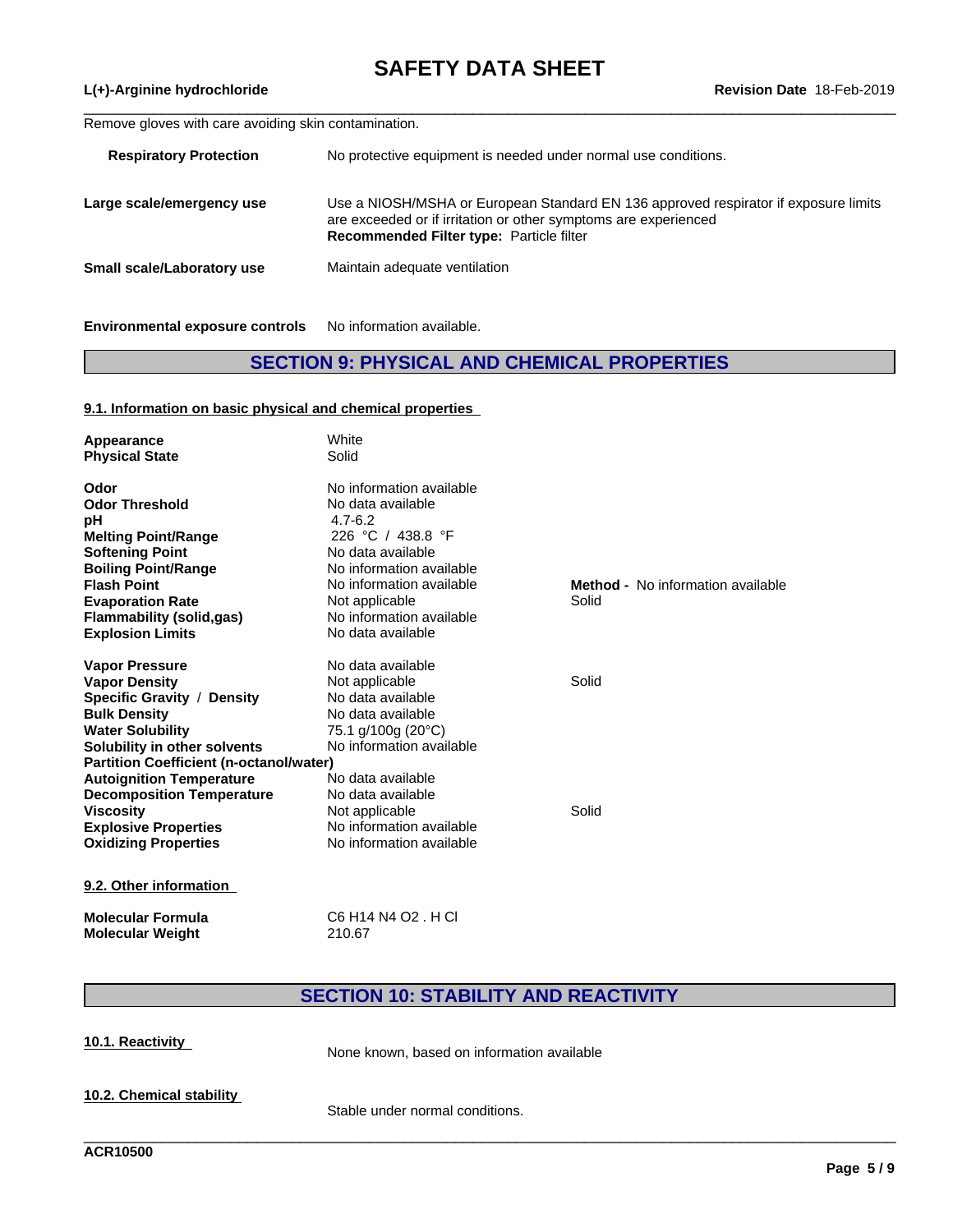$\_$  ,  $\_$  ,  $\_$  ,  $\_$  ,  $\_$  ,  $\_$  ,  $\_$  ,  $\_$  ,  $\_$  ,  $\_$  ,  $\_$  ,  $\_$  ,  $\_$  ,  $\_$  ,  $\_$  ,  $\_$  ,  $\_$  ,  $\_$  ,  $\_$  ,  $\_$  ,  $\_$  ,  $\_$  ,  $\_$  ,  $\_$  ,  $\_$  ,  $\_$  ,  $\_$  ,  $\_$  ,  $\_$  ,  $\_$  ,  $\_$  ,  $\_$  ,  $\_$  ,  $\_$  ,  $\_$  ,  $\_$  ,  $\_$  ,

**L(+)-Arginine hydrochloride** 

### **10.3. Possibility of hazardous reactions**

| Hazardous Polymerization<br><b>Hazardous Reactions</b> | Hazardous polymerization does not occur.<br>None under normal processing. |
|--------------------------------------------------------|---------------------------------------------------------------------------|
| 10.4. Conditions to avoid                              | Incompatible products. Excess heat. Avoid dust formation.                 |
| 10.5. Incompatible materials                           | Strong oxidizing agents.                                                  |

**10.6. Hazardous decomposition products**

Carbon monoxide (CO). Carbon dioxide (CO2).

## **SECTION 11: TOXICOLOGICAL INFORMATION**

## **11.1. Information on toxicologicaleffects**

| <b>Product Information</b> |  |
|----------------------------|--|
|----------------------------|--|

| (a) acute toxicity; |                                                                  |
|---------------------|------------------------------------------------------------------|
| Oral                | Based on available data, the classification criteria are not met |
| Dermal              | No data available                                                |
| <b>Inhalation</b>   | No data available                                                |

| Component      | <b>LD50 Oral</b>                                 | LD50 Dermal | ∟C50 Inhalation |
|----------------|--------------------------------------------------|-------------|-----------------|
| L-Arginine HCI | Rat<br>nan<br>$\sim$<br>12 a/ka<br>. —<br>∟∟ວບ = |             |                 |
|                |                                                  |             |                 |

| (b) skin corrosion/irritation;         | No data available                                         |
|----------------------------------------|-----------------------------------------------------------|
| (c) serious eye damage/irritation;     | No data available                                         |
| (d) respiratory or skin sensitization; |                                                           |
| <b>Respiratory</b><br><b>Skin</b>      | No data available<br>No data available                    |
| (e) germ cell mutagenicity;            | No data available                                         |
| (f) carcinogenicity;                   | No data available                                         |
|                                        | There are no known carcinogenic chemicals in this product |
| (g) reproductive toxicity;             | No data available                                         |
| (h) STOT-single exposure;              | No data available                                         |
| (i) STOT-repeated exposure;            | No data available                                         |
| <b>Target Organs</b>                   | None known.                                               |
| (j) aspiration hazard;                 | Not applicable                                            |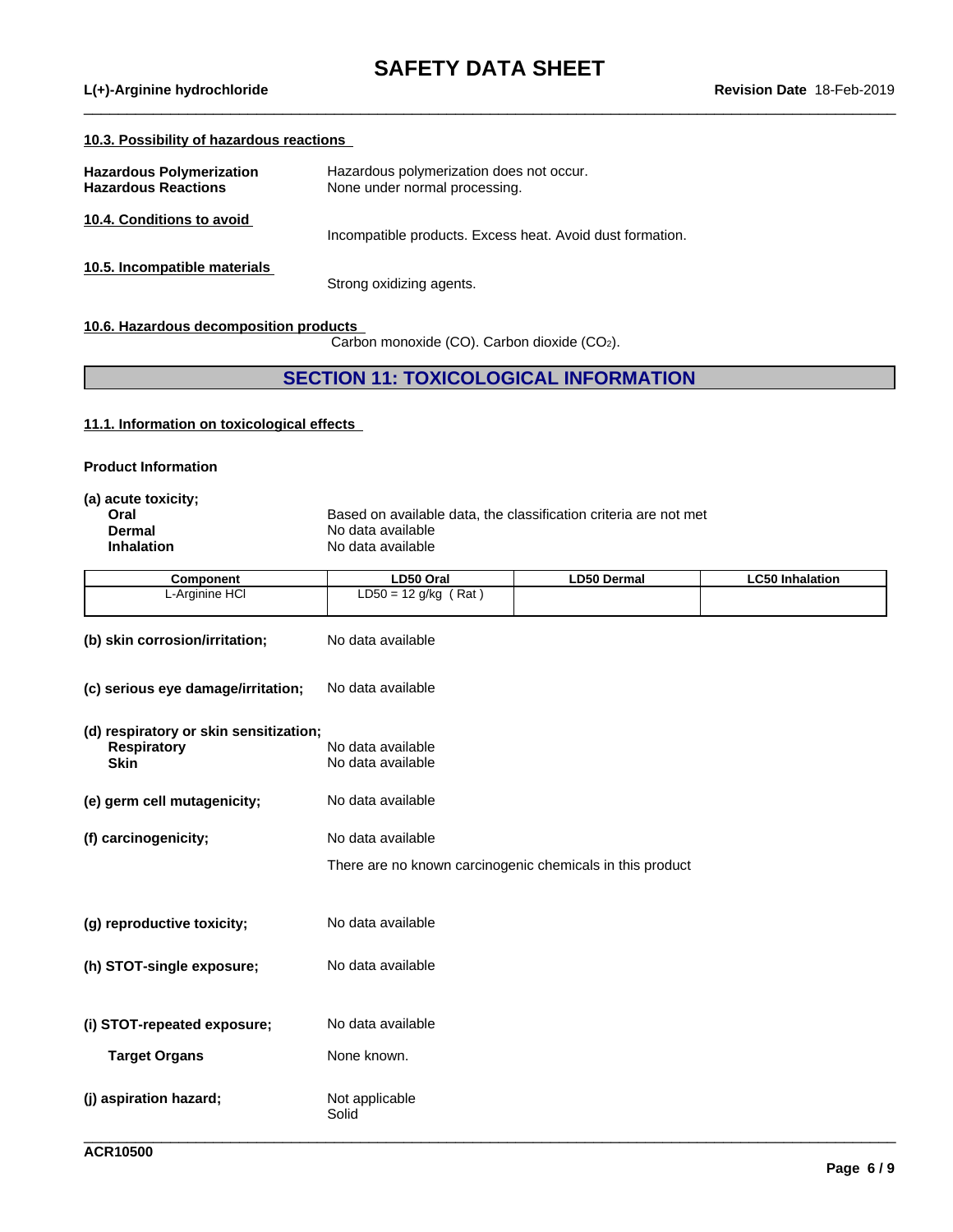**L(+)-Arginine hydrochloride Revision Date** 18-Feb-2019

**Other Adverse Effects** The toxicological properties have not been fully investigated.

 $\_$  ,  $\_$  ,  $\_$  ,  $\_$  ,  $\_$  ,  $\_$  ,  $\_$  ,  $\_$  ,  $\_$  ,  $\_$  ,  $\_$  ,  $\_$  ,  $\_$  ,  $\_$  ,  $\_$  ,  $\_$  ,  $\_$  ,  $\_$  ,  $\_$  ,  $\_$  ,  $\_$  ,  $\_$  ,  $\_$  ,  $\_$  ,  $\_$  ,  $\_$  ,  $\_$  ,  $\_$  ,  $\_$  ,  $\_$  ,  $\_$  ,  $\_$  ,  $\_$  ,  $\_$  ,  $\_$  ,  $\_$  ,  $\_$  ,

**Symptoms / effects,both acute and** No information available **delayed**

**SECTION 12: ECOLOGICAL INFORMATION**

| 12.1. Toxicity<br><b>Ecotoxicity effects</b>                                                                                                     | Do not empty into drains.                                                                                                                                                                                     |  |  |  |  |
|--------------------------------------------------------------------------------------------------------------------------------------------------|---------------------------------------------------------------------------------------------------------------------------------------------------------------------------------------------------------------|--|--|--|--|
|                                                                                                                                                  |                                                                                                                                                                                                               |  |  |  |  |
| 12.2. Persistence and degradability<br><b>Persistence</b>                                                                                        | Soluble in water, Persistence is unlikely, based on information available.                                                                                                                                    |  |  |  |  |
| 12.3. Bioaccumulative potential                                                                                                                  | Bioaccumulation is unlikely                                                                                                                                                                                   |  |  |  |  |
| 12.4. Mobility in soil                                                                                                                           | The product is water soluble, and may spread in water systems Will likely be mobile in the<br>environment due to its water solubility. Highly mobile in soils                                                 |  |  |  |  |
| 12.5. Results of PBT and vPvB<br>assessment                                                                                                      | No data available for assessment.                                                                                                                                                                             |  |  |  |  |
| 12.6. Other adverse effects<br><b>Endocrine Disruptor Information</b><br><b>Persistent Organic Pollutant</b><br><b>Ozone Depletion Potential</b> | This product does not contain any known or suspected endocrine disruptors<br>This product does not contain any known or suspected substance<br>This product does not contain any known or suspected substance |  |  |  |  |
| <b>SECTION 13: DISPOSAL CONSIDERATIONS</b>                                                                                                       |                                                                                                                                                                                                               |  |  |  |  |

#### **13.1. Waste treatment methods**

| Waste from Residues / Unused<br><b>Products</b> | Chemical waste generators must determine whether a discarded chemical is classified as a<br>hazardous waste. Consult local, regional, and national hazardous waste regulations to<br>ensure complete and accurate classification. |
|-------------------------------------------------|-----------------------------------------------------------------------------------------------------------------------------------------------------------------------------------------------------------------------------------|
| <b>Contaminated Packaging</b>                   | Empty remaining contents. Dispose of in accordance with local regulations. Do not re-use<br>empty containers.                                                                                                                     |
| European Waste Catalogue (EWC)                  | According to the European Waste Catalogue, Waste Codes are not product specific, but<br>application specific.                                                                                                                     |
| <b>Other Information</b>                        | Waste codes should be assigned by the user based on the application for which the product<br>was used.                                                                                                                            |

## **SECTION 14: TRANSPORT INFORMATION**

\_\_\_\_\_\_\_\_\_\_\_\_\_\_\_\_\_\_\_\_\_\_\_\_\_\_\_\_\_\_\_\_\_\_\_\_\_\_\_\_\_\_\_\_\_\_\_\_\_\_\_\_\_\_\_\_\_\_\_\_\_\_\_\_\_\_\_\_\_\_\_\_\_\_\_\_\_\_\_\_\_\_\_\_\_\_\_\_\_\_\_\_\_\_

**IMDG/IMO** Not regulated

**14.1. UN number 14.2. UN proper shipping name 14.3. Transport hazard class(es) 14.4. Packing group**

**ADR** Not regulated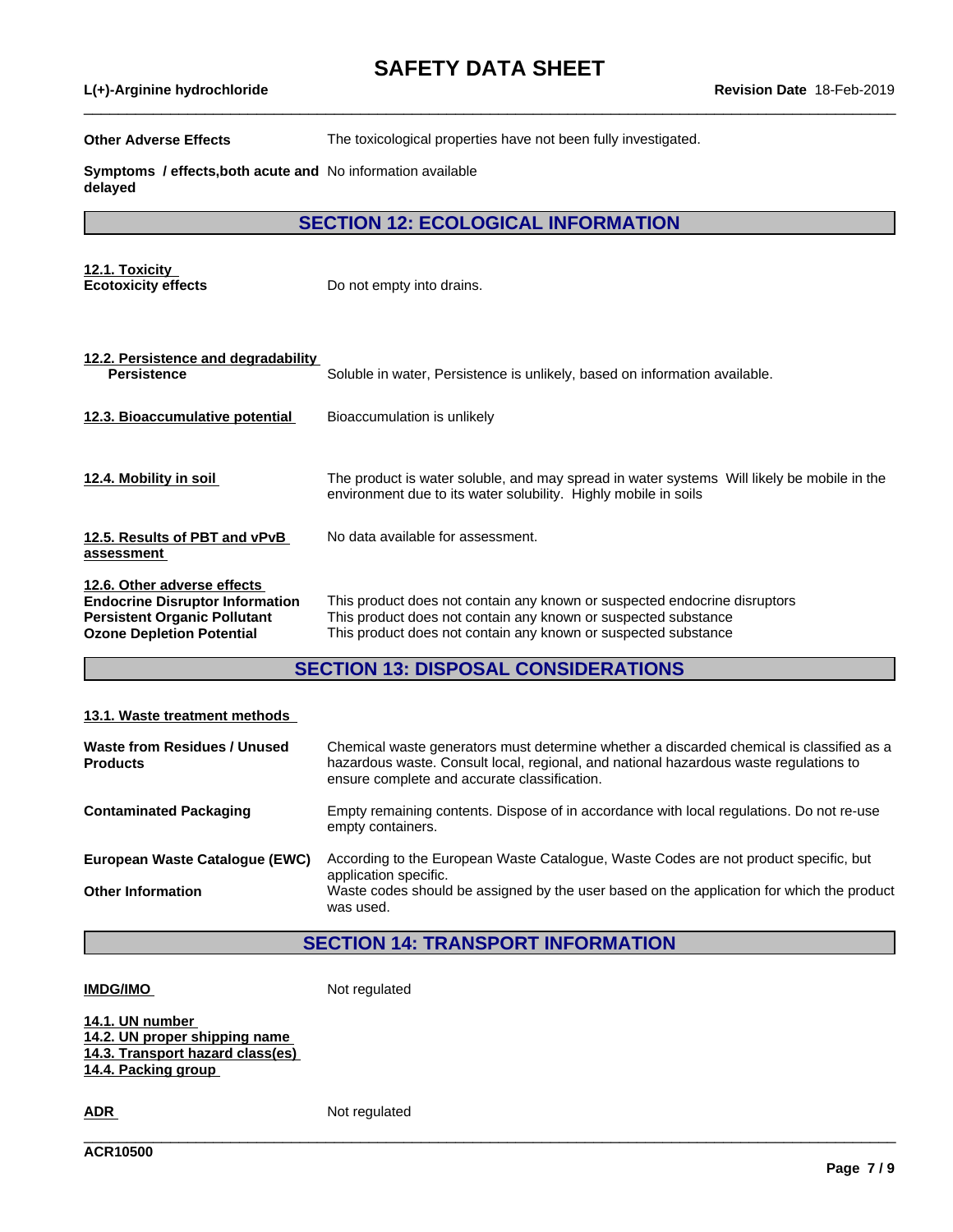$\_$  ,  $\_$  ,  $\_$  ,  $\_$  ,  $\_$  ,  $\_$  ,  $\_$  ,  $\_$  ,  $\_$  ,  $\_$  ,  $\_$  ,  $\_$  ,  $\_$  ,  $\_$  ,  $\_$  ,  $\_$  ,  $\_$  ,  $\_$  ,  $\_$  ,  $\_$  ,  $\_$  ,  $\_$  ,  $\_$  ,  $\_$  ,  $\_$  ,  $\_$  ,  $\_$  ,  $\_$  ,  $\_$  ,  $\_$  ,  $\_$  ,  $\_$  ,  $\_$  ,  $\_$  ,  $\_$  ,  $\_$  ,  $\_$  ,

**14.1. UN number 14.2. UN proper shipping name**

**14.3. Transport hazard class(es)**

**14.4. Packing group**

**IATA** Not regulated

**14.1. UN number 14.2. UN proper shipping name**

**14.3. Transport hazard class(es)**

**14.4. Packing group**

**14.5. Environmental hazards** No hazards identified

**14.6. Special precautions for user** No special precautions required

**14.7. Transport in bulk according to** Not applicable, packaged goods **Annex II of MARPOL73/78 and the IBC Code** 

## **SECTION 15: REGULATORY INFORMATION**

### **15.1. Safety, health and environmental regulations/legislation specific for the substance or mixture**

**International Inventories** X = listed.

| Component      | <b>EINECS</b>                             | <b>ELINCS</b> | <b>NLP</b> | <b>TSCA</b> | <b>DSL</b> | <b>NDSL</b> | <b>PICCS</b> | <b>ENCS</b> | <b>IECSC</b> | <b>AICS</b> | <b>KECL</b>    |
|----------------|-------------------------------------------|---------------|------------|-------------|------------|-------------|--------------|-------------|--------------|-------------|----------------|
| L-Arginine HCI | $.275 -$<br>$\sim$ $\sim$<br>214<br>ں ہے۔ |               |            |             |            |             |              |             |              |             | $-0190$<br>KE- |
|                |                                           |               |            |             |            |             |              |             |              |             |                |

#### **National Regulations**

Take note of Control of Substances Hazardous to Health Regulations (COSHH) 2002 and 2005 Amendment.

#### **15.2. Chemical safety assessment**

A Chemical Safety Assessment/Report (CSA/CSR) has not been conducted

### **SECTION 16: OTHER INFORMATION**

#### **Full text of H-Statements referred to undersections 2 and 3**

#### **Legend CAS** - Chemical Abstracts Service **TSCA** - United States Toxic Substances Control Act Section 8(b) Inventory **EINECS/ELINCS** - European Inventory of Existing Commercial Chemical **DSL/NDSL** - Canadian Domestic Substances List/Non-Domestic Substances/EU List of Notified Chemical Substances Substances List **PICCS** - Philippines Inventory of Chemicals and Chemical Substances **ENCS** - Japanese Existing and New Chemical Substances **IECSC** - Chinese Inventory of Existing Chemical Substances **KECL** - Korean Existing and Evaluated Chemical Substances **NZIoC** - New Zealand Inventory of Chemicals